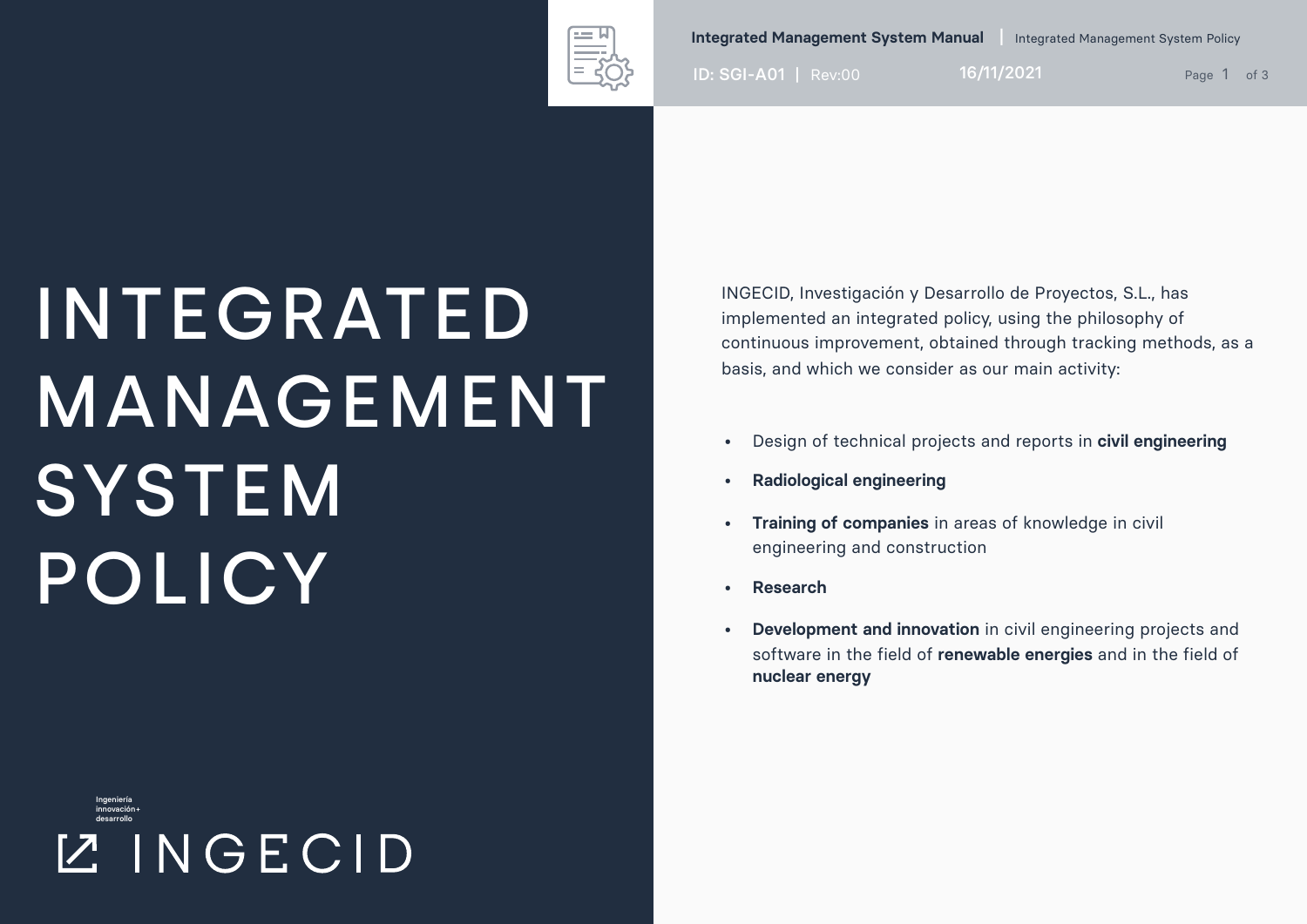

ID: SGI-A01 | Rev:00 16/11/2021 Page 2 of 3

IT IS OUR AIM TO BE CUTTING • EDGE. WE ARE COMMITTED TO CONTINUOUSLY IMPROVING THE EFFICIENCY OF THE INTEGRATED • MANAGEMENT SYSTEM IN ORDER TO • • • • IN THE MARKET SATISFY THE NEEDS OF OUR CLIENTS, THUS GUARANTEEING OUR POSITION

Always in accordance with the explicit requisites of our clients, the requisites of standards UNE-EN ISO 9001:2015, UNE-EN ISO 14001:2015, UNE 166002:2021 y UNE-EN ISO/IEC 27001:2017, and the standards established in the organization. When the scope of a project is related to safety in a Nuclear Facility, INGECID commits also to the requirements of 10CFR50 Appendix B, NQA-1- 2008/09A and UNE 73401:1995.

The implementation of the system is aimed at continuous improvement with a greater and improved tracking of activities, deadlines, quality of the service and the management of waste and resources.

The following is part of our policy:

- Forging a relationship with clients, collaborators and stakeholders that allows for **fluid communication** in both directions.
- **•** Promoting and strengthening R&D&i activities as a differential factor in competing in the sector in which we work.
- Being a reference with impacting **international patents**, in or constructive processes in the areas of civil engineering applied to sectors such as those of renewable energies
- Promoting the **motivation** of all personnel to encourage awareness of the importance of R+D+I, encouraging creativity and team working in order to capture new ideas.
- Increasing the **performance and general efficiency** of our organization.
- Improving the **access to and protection and recovery** of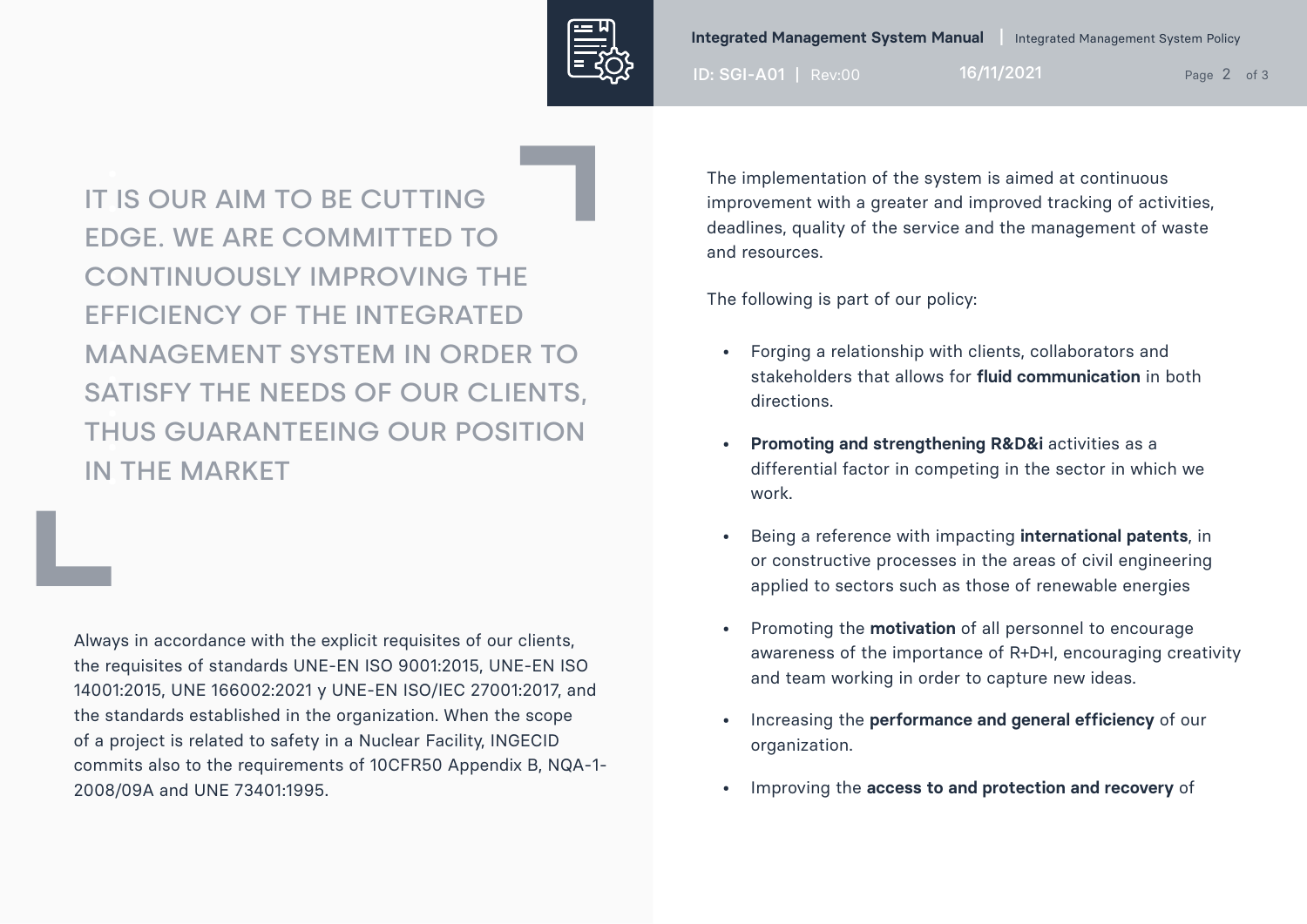

ID: SGI-A01 | Rev:00 16/11/2021 Page 3 of 3

documentation to facilitate teamwork and working with collaborators.

- Managing our projects by means of our **own software.**
- Promoting **continuous improvement and the prevention of contamination** to make the development of our activity compatible with the preservation of the environment.
- Promoting the **reuse, recycling, and management of resources**, incorporating the environmental approach to the design of our projects.

The necessary measures are established to protect the information against loss of availability, confidentiality, and integrity.

An appropriate Risk Assessment and Treatment Methodology is established for the Information Security Management System, business requirements, services, changes, threats, and the external environment (legal requirements, contractual obligations...), which also includes the controls necessary to mitigate the identified Risks, the risk acceptance criteria, and the levels of acceptable risk.

A monitoring of the security measures implemented is carried out, ensuring their efficient compliance.

INGECID is committed to complying with the applicable legislation and regulations, as well as with other requisites that the company undertakes regarding environmental aspects.

INGECID considers its clients and collaborators as vital parts of the operation of the organization and takes their opinions into consideration to apply them as measures for improvement.

> Signed: General Manager